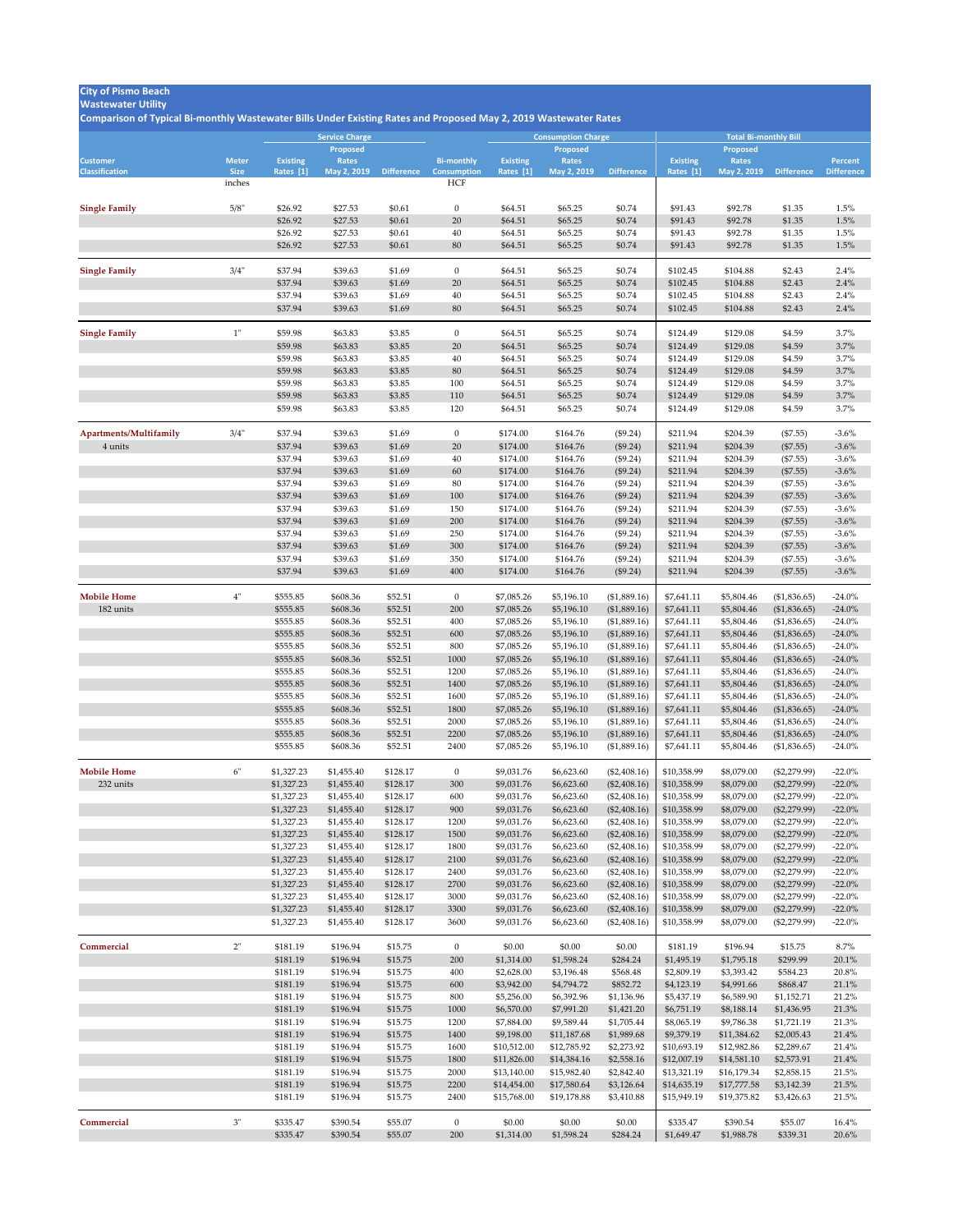## **Wastewater Utility**

|                                          |                             |                              | Service Charge              |                    |                                         |                              | <b>Consumption Charge</b>   |                          | <b>Total Bi-monthly Bill</b> |                             |                          |                                     |  |
|------------------------------------------|-----------------------------|------------------------------|-----------------------------|--------------------|-----------------------------------------|------------------------------|-----------------------------|--------------------------|------------------------------|-----------------------------|--------------------------|-------------------------------------|--|
|                                          |                             |                              | <b>Proposed</b>             |                    |                                         |                              | <b>Proposed</b>             |                          |                              | <b>Proposed</b>             |                          |                                     |  |
| <b>Customer</b><br><b>Classification</b> | <b>Meter</b><br><b>Size</b> | <b>Existing</b><br>Rates [1] | <b>Rates</b><br>May 2, 2019 | <b>Difference</b>  | <b>Bi-monthly</b><br><b>Consumption</b> | <b>Existing</b><br>Rates [1] | <b>Rates</b><br>May 2, 2019 | <b>Difference</b>        | <b>Existing</b><br>Rates [1] | <b>Rates</b><br>May 2, 2019 | <b>Difference</b>        | <b>Percent</b><br><b>Difference</b> |  |
|                                          |                             | \$335.47                     | \$390.54                    | \$55.07            | 400                                     | \$2,628.00                   | \$3,196.48                  | \$568.48                 | \$2,963.47                   | \$3,587.02                  | \$623.55                 | 21.0%                               |  |
|                                          |                             | \$335.47                     | \$390.54                    | \$55.07            | 600                                     | \$3,942.00                   | \$4,794.72                  | \$852.72                 | \$4,277.47                   | \$5,185.26                  | \$907.79                 | 21.2%                               |  |
|                                          |                             | \$335.47                     | \$390.54                    | \$55.07            | 800                                     | \$5,256.00                   | \$6,392.96                  | \$1,136.96               | \$5,591.47                   | \$6,783.51                  | \$1,192.04               | 21.3%                               |  |
|                                          |                             | \$335.47                     | \$390.54                    | \$55.07            | 1000                                    | \$6,570.00                   | \$7,991.20                  | \$1,421.20               | \$6,905.47                   | \$8,381.75                  | \$1,476.28               | 21.4%                               |  |
|                                          |                             | \$335.47                     | \$390.54                    | \$55.07            | 1200                                    | \$7,884.00                   | \$9,589.44                  | \$1,705.44               | \$8,219.47                   | \$9,979.99                  | \$1,760.52               | 21.4%                               |  |
|                                          |                             | \$335.47                     | \$390.54                    | \$55.07            | 1400                                    | \$9,198.00                   | \$11,187.68                 | \$1,989.68               | \$9,533.47                   | \$11,578.23                 | \$2,044.76               | 21.4%                               |  |
|                                          |                             | \$335.47                     | \$390.54                    | \$55.07            | 1600                                    | \$10,512.00                  | \$12,785.92                 | \$2,273.92               | \$10,847.47                  | \$13,176.47                 | \$2,329.00               | 21.5%                               |  |
|                                          |                             | \$335.47                     | \$390.54                    | \$55.07            | 1800                                    | \$11,826.00                  | \$14,384.16                 | \$2,558.16               | \$12,161.47                  | \$14,774.71                 | \$2,613.24               | 21.5%                               |  |
|                                          |                             | \$335.47                     | \$390.54                    | \$55.07            | 2000                                    | \$13,140.00                  | \$15,982.40                 | \$2,842.40               | \$13,475.47                  | \$16,372.95                 | \$2,897.48               | 21.5%                               |  |
|                                          |                             | \$335.47                     | \$390.54                    | \$55.07            | 2200                                    | \$14,454.00                  | \$17,580.64                 | \$3,126.64               | \$14,789.47                  | \$17,971.19                 | \$3,181.72               | 21.5%                               |  |
|                                          |                             | \$335.47                     | \$390.54                    | \$55.07            | 2400                                    | \$15,768.00                  | \$19,178.88                 | \$3,410.88               | \$16,103.47                  | \$19,569.43                 | \$3,465.96               | 21.5%                               |  |
| <b>Dual Residential / Restaurant</b>     | 3/4"                        | \$37.94                      | \$39.63                     | \$1.69             | $\overline{0}$                          | \$0.00                       | \$0.00                      | \$0.00                   | \$37.94                      | \$39.63                     | \$1.69                   | 4.4%                                |  |
|                                          |                             | \$37.94                      | \$39.63                     | \$1.69             | 200                                     | \$1,998.00                   | \$2,253.54                  | \$255.54                 | \$2,035.94                   | \$2,293.16                  | \$257.22                 | 12.6%                               |  |
|                                          |                             | \$37.94                      | \$39.63                     | \$1.69             | 400                                     | \$3,996.00                   | \$4,507.07                  | \$511.07                 | \$4,033.94                   | \$4,546.70                  | \$512.76                 | 12.7%                               |  |
|                                          |                             | \$37.94                      | \$39.63                     | \$1.69             | 600                                     | \$5,994.00                   | \$6,760.61                  | \$766.61                 | \$6,031.94                   | \$6,800.23                  | \$768.29                 | 12.7%                               |  |
|                                          |                             | \$37.94                      | \$39.63                     | \$1.69             | 800                                     | \$7,992.00                   | \$9,014.14                  | \$1,022.14               | \$8,029.94                   | \$9,053.77                  | \$1,023.83               | 12.8%                               |  |
|                                          |                             | \$37.94                      | \$39.63                     | \$1.69             | 1000                                    | \$9,990.00                   | \$11,267.68                 | \$1,277.68               | \$10,027.94                  | \$11,307.30                 | \$1,279.36               | 12.8%                               |  |
|                                          |                             | \$37.94                      | \$39.63                     | \$1.69             | 1200                                    | \$11,988.00                  | \$13,521.21                 | \$1,533.21               | \$12,025.94                  | \$13,560.84                 | \$1,534.90               | 12.8%                               |  |
|                                          |                             | \$37.94                      | \$39.63                     | \$1.69             | 1400                                    | \$13,986.00                  | \$15,774.75                 | \$1,788.75               | \$14,023.94                  | \$15,814.38                 | \$1,790.44               | 12.8%                               |  |
|                                          |                             | \$37.94                      | \$39.63                     | \$1.69             | 1600                                    | \$15,984.00                  | \$18,028.28                 | \$2,044.28               | \$16,021.94                  | \$18,067.91                 | \$2,045.97               | 12.8%                               |  |
|                                          |                             | \$37.94                      | \$39.63                     | \$1.69             | 1800                                    | \$17,982.00                  | \$20,281.82                 | \$2,299.82               | \$18,019.94                  | \$20,321.45                 | \$2,301.51               | 12.8%                               |  |
|                                          |                             | \$37.94                      | \$39.63                     | \$1.69             | 2000                                    | \$19,980.00                  | \$22,535.35                 | \$2,555.35               | \$20,017.94                  | \$22,574.98                 | \$2,557.04               | 12.8%                               |  |
|                                          |                             | \$37.94                      | \$39.63                     | \$1.69             | 2200                                    | \$21,978.00                  | \$24,788.89                 | \$2,810.89               | \$22,015.94                  | \$24,828.52                 | \$2,812.58               | 12.8%                               |  |
|                                          |                             | \$37.94                      | \$39.63                     | \$1.69             | 2400                                    | \$23,976.00                  | \$27,042.42                 | \$3,066.42               | \$24,013.94                  | \$27,082.05                 | \$3,068.11               | 12.8%                               |  |
| Dual Residential / Commercial            | 3/4"                        | \$37.94                      | \$39.63                     | \$1.69             | $\overline{0}$                          | \$0.00                       | \$0.00                      | \$0.00                   | \$37.94                      | \$39.63                     | \$1.69                   | 4.4%                                |  |
|                                          |                             | \$37.94                      | \$39.63                     | \$1.69             | 200                                     | \$1,266.00                   | \$1,542.83                  | \$276.83                 | \$1,303.94                   | \$1,582.46                  | \$278.52                 | 21.4%                               |  |
|                                          |                             | \$37.94                      | \$39.63                     | \$1.69             | 400                                     | \$2,532.00                   | \$3,085.66                  | \$553.66                 | \$2,569.94                   | \$3,125.29                  | \$555.35                 | 21.6%                               |  |
|                                          |                             | \$37.94                      | \$39.63                     | \$1.69             | 600                                     | \$3,798.00                   | \$4,628.50                  | \$830.50                 | \$3,835.94                   | \$4,668.12                  | \$832.18                 | 21.7%                               |  |
|                                          |                             | \$37.94                      | \$39.63                     | \$1.69             | 800                                     | \$5,064.00                   | \$6,171.33                  | \$1,107.33               | \$5,101.94                   | \$6,210.95                  | \$1,109.01               | 21.7%                               |  |
|                                          |                             | \$37.94                      | \$39.63                     | \$1.69             | 1000                                    | \$6,330.00                   | \$7,714.16                  | \$1,384.16               | \$6,367.94                   | \$7,753.79                  | \$1,385.85               | 21.8%                               |  |
|                                          |                             | \$37.94                      | \$39.63                     | \$1.69             | 1200                                    | \$7,596.00                   | \$9,256.99                  | \$1,660.99               | \$7,633.94                   | \$9,296.62                  | \$1,662.68               | 21.8%                               |  |
|                                          |                             | \$37.94                      | \$39.63                     | \$1.69             | 1400                                    | \$8,862.00                   | \$10,799.82                 | \$1,937.82               | \$8,899.94                   | \$10,839.45                 | \$1,939.51               | 21.8%                               |  |
|                                          |                             | \$37.94                      | \$39.63                     | \$1.69             | 1600                                    | \$10,128.00                  | \$12,342.65                 | \$2,214.65               | \$10,165.94                  | \$12,382.28                 | \$2,216.34               | 21.8%                               |  |
|                                          |                             | \$37.94<br>\$37.94           | \$39.63<br>\$39.63          | \$1.69<br>\$1.69   | 1800<br>2000                            | \$11,394.00<br>\$12,660.00   | \$13,885.49<br>\$15,428.32  | \$2,491.49<br>\$2,768.32 | \$11,431.94<br>\$12,697.94   | \$13,925.11<br>\$15,467.95  | \$2,493.17<br>\$2,770.01 | 21.8%<br>21.8%                      |  |
|                                          |                             | \$37.94                      | \$39.63                     | \$1.69             | 2200                                    | \$13,926.00                  | \$16,971.15                 | \$3,045.15               | \$13,963.94                  | \$17,010.78                 | \$3,046.84               | 21.8%                               |  |
|                                          |                             | \$37.94                      | \$39.63                     | \$1.69             | 2400                                    | \$15,192.00                  | \$18,513.98                 | \$3,321.98               | \$15,229.94                  | \$18,553.61                 | \$3,323.67               | 21.8%                               |  |
| Grocery                                  | 3/4"                        | \$37.94                      | \$39.63                     | \$1.69             | $\overline{0}$                          | \$0.00                       | \$0.00                      | \$0.00                   | \$37.94                      | \$39.63                     | \$1.69                   | 4.4%                                |  |
|                                          |                             | \$37.94                      | \$39.63                     | \$1.69             | 200                                     | \$2,644.00                   | \$2,859.94                  | \$215.94                 | \$2,681.94                   | \$2,899.56                  | \$217.62                 | 8.1%                                |  |
|                                          |                             | \$37.94                      | \$39.63                     | \$1.69             | 400                                     | \$5,288.00                   | \$5,719.87                  | \$431.87                 | \$5,325.94                   | \$5,759.50                  | \$433.56                 | 8.1%                                |  |
|                                          |                             | \$37.94                      | \$39.63                     | \$1.69             | 600                                     | \$7,932.00                   | \$8,579.81                  | \$647.81                 | \$7,969.94                   | \$8,619.44                  | \$649.50                 | 8.1%                                |  |
|                                          |                             | \$37.94                      | \$39.63                     | \$1.69             | 800                                     | \$10,576.00                  | \$11,439.75                 | \$863.75                 | \$10,613.94                  | \$11,479.37                 | \$865.43                 | 8.2%                                |  |
|                                          |                             | \$37.94                      | \$39.63                     | \$1.69             | 1000                                    | \$13,220.00                  | \$14,299.68                 | \$1,079.68               | \$13,257.94                  | \$14,339.31                 | \$1,081.37               | 8.2%                                |  |
|                                          |                             | \$37.94                      | \$39.63                     | \$1.69             | 1200                                    | \$15,864.00                  | \$17,159.62                 | \$1,295.62               | \$15,901.94                  | \$17,199.25                 | \$1,297.31               | 8.2%                                |  |
|                                          |                             | \$37.94                      | \$39.63                     | \$1.69             | 1400                                    | \$18,508.00                  | \$20,019.55                 | \$1,511.55               | \$18,545.94                  | \$20,059.18                 | \$1,513.24               | 8.2%                                |  |
|                                          |                             | \$37.94                      | \$39.63                     | \$1.69             | 1600                                    | \$21,152.00                  | \$22,879.49                 | \$1,727.49               | \$21,189.94                  | \$22,919.12                 | \$1,729.18               | 8.2%                                |  |
|                                          |                             | \$37.94                      | \$39.63                     | \$1.69             | 1800                                    | \$23,796.00                  | \$25,739.43                 | \$1,943.43               | \$23,833.94                  | \$25,779.05                 | \$1,945.11               | 8.2%                                |  |
|                                          |                             | \$37.94                      | \$39.63                     | \$1.69             | 2000                                    | \$26,440.00                  | \$28,599.36                 | \$2,159.36               | \$26,477.94                  | \$28,638.99                 | \$2,161.05               | 8.2%                                |  |
|                                          |                             | \$37.94                      | \$39.63                     | \$1.69             | 2200                                    | \$29,084.00                  | \$31,459.30                 | \$2,375.30               | \$29,121.94                  | \$31,498.93                 | \$2,376.99               | 8.2%                                |  |
|                                          |                             | \$37.94                      | \$39.63                     | \$1.69             | 2400                                    | \$31,728.00                  | \$34,319.24                 | \$2,591.24               | \$31,765.94                  | \$34,358.86                 | \$2,592.92               | 8.2%                                |  |
| <b>Hotel</b>                             | 3"                          | \$335.47                     | \$390.54                    | \$55.07            | $\overline{0}$                          | \$0.00                       | \$0.00                      | \$0.00                   | \$335.47                     | \$390.54                    | \$55.07                  | 16.4%                               |  |
|                                          |                             | \$335.47                     | \$390.54                    | \$55.07            | 200                                     | \$1,224.00                   | \$1,324.95                  | \$100.95                 | \$1,559.47                   | \$1,715.50                  | \$156.03                 | 10.0%                               |  |
|                                          |                             | \$335.47                     | \$390.54                    | \$55.07            | 400                                     | \$2,448.00                   | \$2,649.91                  | \$201.91                 | \$2,783.47                   | \$3,040.45                  | \$256.98                 | $9.2\%$                             |  |
|                                          |                             | \$335.47                     | \$390.54                    | \$55.07            | 600                                     | \$3,672.00                   | \$3,974.86                  | \$302.86                 | \$4,007.47                   | \$4,365.41                  | \$357.94                 | 8.9%                                |  |
|                                          |                             | \$335.47                     | \$390.54                    | \$55.07            | 800                                     | \$4,896.00                   | \$5,299.82                  | \$403.82                 | \$5,231.47                   | \$5,690.36                  | \$458.89                 | 8.8%                                |  |
|                                          |                             | \$335.47                     | \$390.54                    | \$55.07            | 1000                                    | \$6,120.00                   | \$6,624.77                  | \$504.77                 | \$6,455.47                   | \$7,015.32                  | \$559.85                 | 8.7%                                |  |
|                                          |                             | \$335.47                     | \$390.54                    | \$55.07            | 1200                                    | \$7,344.00                   | \$7,949.73                  | \$605.73                 | \$7,679.47                   | \$8,340.27                  | \$660.80                 | 8.6%                                |  |
|                                          |                             | \$335.47                     | \$390.54                    | \$55.07            | 1400                                    | \$8,568.00                   | \$9,274.68                  | \$706.68                 | \$8,903.47                   | \$9,665.23                  | \$761.76                 | 8.6%                                |  |
|                                          |                             | \$335.47                     | \$390.54                    | \$55.07            | 1600                                    | \$9,792.00                   | \$10,599.64                 | \$807.64                 | \$10,127.47                  | \$10,990.18                 | \$862.71                 | 8.5%                                |  |
|                                          |                             | \$335.47                     | \$390.54                    | \$55.07            | 1800                                    | \$11,016.00                  | \$11,924.59                 | \$908.59                 | \$11,351.47                  | \$12,315.14                 | \$963.67                 | 8.5%                                |  |
|                                          |                             | \$335.47                     | \$390.54                    | \$55.07            | 2000                                    | \$12,240.00                  | \$13,249.55                 | \$1,009.55               | \$12,575.47                  | \$13,640.09                 | \$1,064.62               | 8.5%                                |  |
|                                          |                             | \$335.47<br>\$335.47         | \$390.54<br>\$390.54        | \$55.07<br>\$55.07 | 2200<br>2400                            | \$13,464.00<br>\$14,688.00   | \$14,574.50<br>\$15,899.46  | \$1,110.50<br>\$1,211.46 | \$13,799.47<br>\$15,023.47   | \$14,965.05<br>\$16,290.00  | \$1,165.58<br>\$1,266.53 | 8.4%<br>$8.4\%$                     |  |
|                                          |                             |                              |                             |                    |                                         |                              |                             |                          |                              |                             |                          |                                     |  |
| Hotel w/ Restaurant                      | 4"                          | \$555.85                     | \$608.36                    | \$52.51            | $\overline{0}$                          | \$0.00                       | \$0.00                      | \$0.00                   | \$555.85                     | \$608.36                    | \$52.51                  | 9.4%                                |  |
|                                          |                             | \$555.85                     | \$608.36                    | \$52.51            | 200                                     | \$2,006.00                   | \$2,149.36                  | \$143.36                 | \$2,561.85                   | \$2,757.72                  | \$195.87                 | 7.6%                                |  |
|                                          |                             | \$555.85                     | \$608.36                    | \$52.51            | 400                                     | \$4,012.00                   | \$4,298.73                  | \$286.73                 | \$4,567.85                   | \$4,907.08                  | \$339.23                 | 7.4%                                |  |
|                                          |                             | \$555.85                     | \$608.36                    | \$52.51            | 600                                     | \$6,018.00                   | \$6,448.09                  | \$430.09                 | \$6,573.85                   | \$7,056.45                  | \$482.60                 | 7.3%                                |  |
|                                          |                             | \$555.85                     | \$608.36                    | \$52.51            | 800                                     | \$8,024.00                   | \$8,597.45                  | \$573.45                 | \$8,579.85                   | \$9,205.81                  | \$625.96                 | 7.3%                                |  |
|                                          |                             | \$555.85                     | \$608.36<br>\$608.36        | \$52.51            | 1000<br>1200                            | \$10,030.00                  | \$10,746.82                 | \$716.82                 | \$10,585.85                  | \$11,355.17                 | \$769.32<br>\$912.69     | 7.3%<br>$7.2\%$                     |  |
|                                          |                             | \$555.85<br>\$555.85         | \$608.36                    | \$52.51<br>\$52.51 | 1400                                    | \$12,036.00<br>\$14,042.00   | \$12,896.18<br>\$15,045.54  | \$860.18<br>\$1,003.54   | \$12,591.85<br>\$14,597.85   | \$13,504.54<br>\$15,653.90  | \$1,056.05               | 7.2%                                |  |
|                                          |                             | \$555.85                     | \$608.36                    | \$52.51            | 1600                                    | \$16,048.00                  | \$17,194.91                 | \$1,146.91               | \$16,603.85                  | \$17,803.26                 | \$1,199.41               | $7.2\%$                             |  |
|                                          |                             |                              |                             |                    |                                         |                              |                             |                          |                              |                             |                          |                                     |  |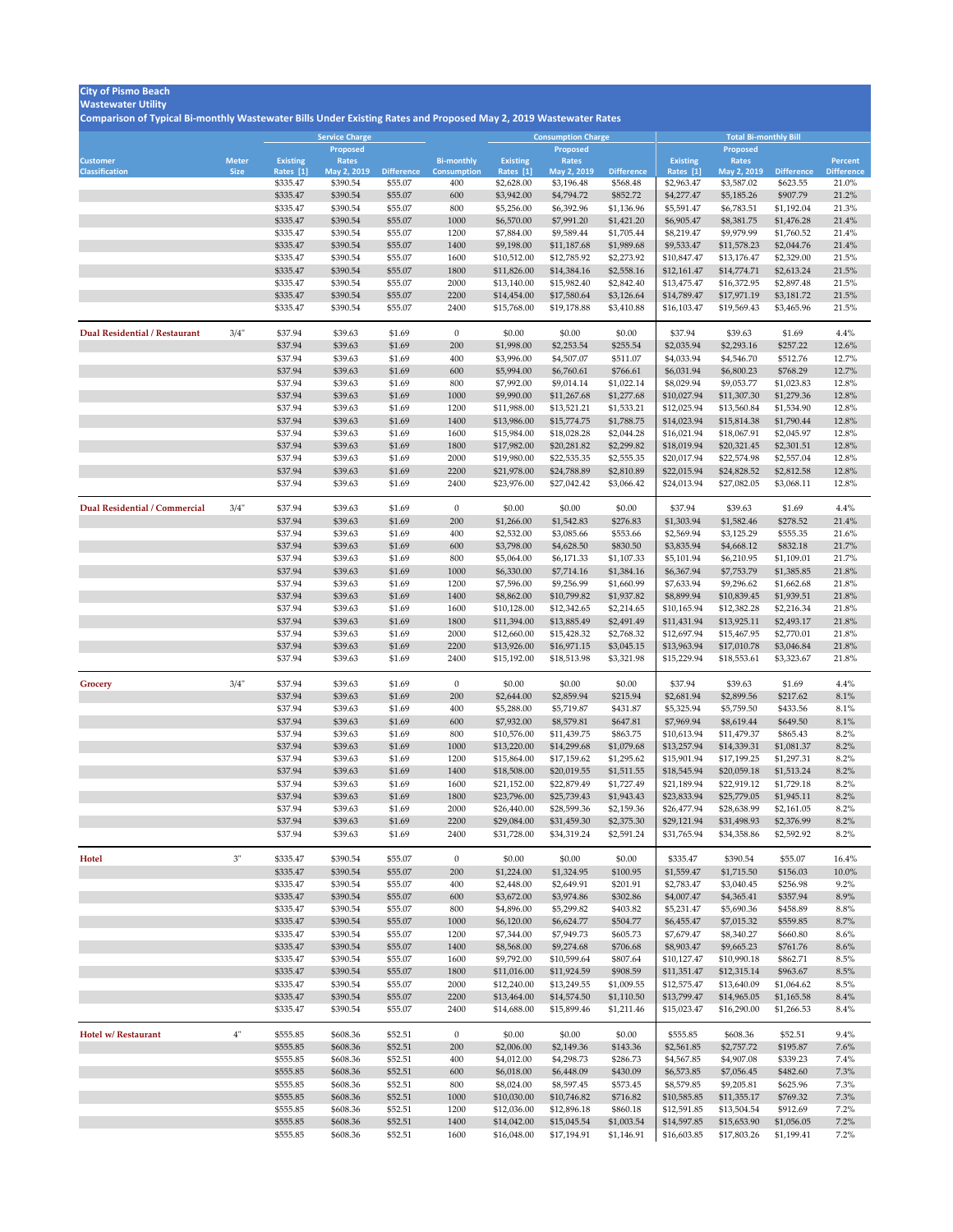## **Wastewater Utility**

|                                      |              |                       | <b>Service Charge</b>   |                              |                            |                           | <b>Consumption Charge</b>  |                                 | <b>Total Bi-monthly Bill</b> |                            |                                 |                              |  |
|--------------------------------------|--------------|-----------------------|-------------------------|------------------------------|----------------------------|---------------------------|----------------------------|---------------------------------|------------------------------|----------------------------|---------------------------------|------------------------------|--|
|                                      |              |                       | <b>Proposed</b>         |                              |                            |                           | <b>Proposed</b>            |                                 |                              | <b>Proposed</b>            |                                 |                              |  |
| <b>Customer</b>                      | <b>Meter</b> | <b>Existing</b>       | Rates                   |                              | <b>Bi-monthly</b>          | <b>Existing</b>           | Rates                      |                                 | <b>Existing</b>              | Rates                      |                                 | <b>Percent</b>               |  |
| <b>Classification</b>                | <b>Size</b>  | Rates [1]<br>\$555.85 | May 2, 2019<br>\$608.36 | <b>Difference</b><br>\$52.51 | <b>Consumption</b><br>1800 | Rates [1]<br>\$18,054.00  | May 2, 2019<br>\$19,344.27 | <b>Difference</b><br>\$1,290.27 | Rates [1]<br>\$18,609.85     | May 2, 2019<br>\$19,952.63 | <b>Difference</b><br>\$1,342.78 | <b>Difference</b><br>$7.2\%$ |  |
|                                      |              | \$555.85              | \$608.36                | \$52.51                      | 2000                       | \$20,060.00               | \$21,493.63                | \$1,433.63                      | \$20,615.85                  | \$22,101.99                | \$1,486.14                      | 7.2%                         |  |
|                                      |              | \$555.85              | \$608.36                | \$52.51                      | 2200                       | \$22,066.00               | \$23,643.00                | \$1,577.00                      | \$22,621.85                  | \$24,251.35                | \$1,629.50                      | 7.2%                         |  |
|                                      |              | \$555.85              | \$608.36                | \$52.51                      | 2400                       | \$24,072.00               | \$25,792.36                | \$1,720.36                      | \$24,627.85                  | \$26,400.72                | \$1,772.87                      | 7.2%                         |  |
|                                      |              |                       |                         |                              |                            |                           |                            |                                 |                              |                            |                                 |                              |  |
| School w/ Cafeteria                  | 3"           | \$335.47              | \$390.54                | \$55.07                      | $\overline{0}$             | \$0.00                    | \$0.00                     | \$0.00                          | \$335.47                     | \$390.54                   | \$55.07                         | 16.4%                        |  |
|                                      |              | \$335.47              | \$390.54                | \$55.07                      | 200                        | \$1,312.00                | \$1,316.49                 | \$4.49                          | \$1,647.47                   | \$1,707.03                 | \$59.56                         | $3.6\%$                      |  |
|                                      |              | \$335.47              | \$390.54                | \$55.07                      | 400                        | \$2,624.00                | \$2,632.97                 | \$8.97                          | \$2,959.47                   | \$3,023.52                 | \$64.05                         | 2.2%                         |  |
|                                      |              | \$335.47              | \$390.54                | \$55.07                      | 600                        | \$3,936.00                | \$3,949.46                 | \$13.46                         | \$4,271.47                   | \$4,340.01                 | \$68.54                         | 1.6%                         |  |
|                                      |              | \$335.47              | \$390.54                | \$55.07                      | 800                        | \$5,248.00                | \$5,265.95                 | \$17.95                         | \$5,583.47                   | \$5,656.49                 | \$73.02                         | 1.3%                         |  |
|                                      |              | \$335.47              | \$390.54                | \$55.07                      | 1000                       | \$6,560.00                | \$6,582.44                 | \$22.44                         | \$6,895.47                   | \$6,972.98                 | \$77.51                         | $1.1\%$                      |  |
|                                      |              | \$335.47              | \$390.54                | \$55.07                      | 1200                       | \$7,872.00                | \$7,898.92                 | \$26.92                         | \$8,207.47                   | \$8,289.47                 | \$82.00                         | $1.0\%$                      |  |
|                                      |              | \$335.47              | \$390.54                | \$55.07                      | 1400                       | \$9,184.00                | \$9,215.41                 | \$31.41                         | \$9,519.47                   | \$9,605.96                 | \$86.49                         | $0.9\%$                      |  |
|                                      |              | \$335.47              | \$390.54                | \$55.07                      | 1600                       | \$10,496.00               | \$10,531.90                | \$35.90                         | \$10,831.47                  | \$10,922.44                | \$90.97                         | $0.8\%$                      |  |
|                                      |              | \$335.47              | \$390.54                | \$55.07                      | 1800                       | \$11,808.00               | \$11,848.38                | \$40.38                         | \$12,143.47                  | \$12,238.93                | \$95.46                         | 0.8%                         |  |
|                                      |              | \$335.47              | \$390.54                | \$55.07                      | 2000                       | \$13,120.00               | \$13,164.87                | \$44.87                         | \$13,455.47                  | \$13,555.42                | \$99.95                         | $0.7\%$                      |  |
|                                      |              | \$335.47              | \$390.54                | \$55.07                      | 2200                       | \$14,432.00               | \$14,481.36                | \$49.36                         | \$14,767.47                  | \$14,871.90                | \$104.43                        | $0.7\%$                      |  |
|                                      |              | \$335.47              | \$390.54                | \$55.07                      | 2400                       | \$15,744.00               | \$15,797.85                | \$53.85                         | \$16,079.47                  | \$16,188.39                | \$108.92                        | $0.7\%$                      |  |
|                                      |              |                       |                         |                              |                            |                           |                            |                                 |                              |                            |                                 |                              |  |
| <b>School</b>                        | 4"           | \$555.85              | \$608.36                | \$52.51                      | $\overline{0}$             | \$0.00                    | \$0.00                     | \$0.00                          | \$555.85                     | \$608.36                   | \$52.51                         | 9.4%                         |  |
|                                      |              | \$555.85              | \$608.36                | \$52.51                      | 200<br>400                 | \$950.00                  | \$846.26                   | $(\$103.74)$                    | \$1,505.85                   | \$1,454.61                 | $(\$51.24)$                     | $-3.4\%$                     |  |
|                                      |              | \$555.85<br>\$555.85  | \$608.36<br>\$608.36    | \$52.51<br>\$52.51           | 600                        | \$1,900.00<br>\$2,850.00  | \$1,692.51                 | $(\$207.49)$                    | \$2,455.85                   | \$2,300.87<br>\$3,147.13   | (\$154.98)                      | $-6.3\%$<br>$-7.6%$          |  |
|                                      |              | \$555.85              | \$608.36                | \$52.51                      | 800                        | \$3,800.00                | \$2,538.77<br>\$3,385.03   | (\$311.23)<br>$(\$414.97)$      | \$3,405.85<br>\$4,355.85     | \$3,993.38                 | (\$258.72)<br>$(\$362.47)$      | $-8.3\%$                     |  |
|                                      |              | \$555.85              | \$608.36                | \$52.51                      | 1000                       | \$4,750.00                | \$4,231.29                 | (\$518.71)                      | \$5,305.85                   | \$4,839.64                 | $(\$466.21)$                    | $-8.8\%$                     |  |
|                                      |              | \$555.85              | \$608.36                | \$52.51                      | 1200                       | \$5,700.00                | \$5,077.54                 | $(\$622.46)$                    | \$6,255.85                   | \$5,685.90                 | (\$569.95)                      | $-9.1\%$                     |  |
|                                      |              | \$555.85              | \$608.36                | \$52.51                      | 1400                       | \$6,650.00                | \$5,923.80                 | $(\$726.20)$                    | \$7,205.85                   | \$6,532.15                 | $(\$673.70)$                    | $-9.3\%$                     |  |
|                                      |              | \$555.85              | \$608.36                | \$52.51                      | 1600                       | \$7,600.00                | \$6,770.06                 | $(\$829.94)$                    | \$8,155.85                   | \$7,378.41                 | $(\$777.44)$                    | $-9.5%$                      |  |
|                                      |              | \$555.85              | \$608.36                | \$52.51                      | 1800                       | \$8,550.00                | \$7,616.31                 | (\$933.69)                      | \$9,105.85                   | \$8,224.67                 | (\$881.18)                      | $-9.7\%$                     |  |
|                                      |              | \$555.85              | \$608.36                | \$52.51                      | 2000                       | \$9,500.00                | \$8,462.57                 | (\$1,037.43)                    | \$10,055.85                  | \$9,070.93                 | (\$984.92)                      | $-9.8%$                      |  |
|                                      |              | \$555.85              | \$608.36                | \$52.51                      | 2200                       | \$10,450.00               | \$9,308.83                 | (\$1,141.17)                    | \$11,005.85                  | \$9,917.18                 | (\$1,088.67)                    | $-9.9\%$                     |  |
|                                      |              | \$555.85              | \$608.36                | \$52.51                      | 2400                       | \$11,400.00               | \$10,155.09                | (\$1,244.91)                    | \$11,955.85                  | \$10,763.44                | (\$1,192.41)                    | $-10.0\%$                    |  |
|                                      |              |                       |                         |                              |                            |                           |                            |                                 |                              |                            |                                 |                              |  |
| <b>Shopping Center</b>               | 11/2"        | \$115.06              | \$124.33                | \$9.27                       | $\overline{0}$             | \$0.00                    | \$0.00                     | \$0.00                          | \$115.06                     | \$124.33                   | \$9.27                          | 8.1%                         |  |
|                                      |              | \$115.06              | \$124.33                | \$9.27                       | 200                        | \$1,348.00                | \$1,146.27                 | $(\$201.73)$                    | \$1,463.06                   | \$1,270.60                 | (\$192.46)                      | $-13.2\%$                    |  |
|                                      |              | \$115.06              | \$124.33                | \$9.27                       | 400                        | \$2,696.00                | \$2,292.54                 | $(\$403.46)$                    | \$2,811.06                   | \$2,416.87                 | $(\$394.19)$                    | $-14.0\%$                    |  |
|                                      |              | \$115.06              | \$124.33                | \$9.27                       | 600                        | \$4,044.00                | \$3,438.81                 | $(\$605.19)$                    | \$4,159.06                   | \$3,563.15                 | $(\$595.91)$                    | $-14.3\%$                    |  |
|                                      |              | \$115.06              | \$124.33                | \$9.27                       | 800                        | \$5,392.00                | \$4,585.09                 | $(\$806.91)$                    | \$5,507.06                   | \$4,709.42                 | $(\$797.64)$                    | $-14.5%$                     |  |
|                                      |              | \$115.06              | \$124.33                | \$9.27                       | 1000                       | \$6,740.00                | \$5,731.36                 | (\$1,008.64)                    | \$6,855.06                   | \$5,855.69                 | $(\$999.37)$                    | $-14.6%$                     |  |
|                                      |              | \$115.06              | \$124.33                | \$9.27                       | 1200                       | \$8,088.00                | \$6,877.63                 | $(\$1,210.37)$                  | \$8,203.06                   | \$7,001.96                 | $(\$1,201.10)$                  | $-14.6%$                     |  |
|                                      |              | \$115.06              | \$124.33                | \$9.27                       | 1400                       | \$9,436.00                | \$8,023.90                 | (\$1,412.10)                    | \$9,551.06                   | \$8,148.23                 | (\$1,402.83)                    | $-14.7\%$                    |  |
|                                      |              | \$115.06              | \$124.33                | \$9.27                       | 1600                       | \$10,784.00               | \$9,170.17                 | (\$1,613.83)                    | \$10,899.06                  | \$9,294.50                 | (\$1,604.56)                    | $-14.7%$                     |  |
|                                      |              | \$115.06              | \$124.33                | \$9.27                       | 1800                       | \$12,132.00               | \$10,316.44                | (\$1,815.56)                    | \$12,247.06                  | \$10,440.77                | (\$1,806.29)                    | $-14.7\%$                    |  |
|                                      |              | \$115.06              | \$124.33                | \$9.27                       | 2000                       | \$13,480.00               | \$11,462.71                | $(\$2,017.29)$                  | \$13,595.06                  | \$11,587.05                | $(\$2,008.01)$                  | $-14.8%$                     |  |
|                                      |              | \$115.06              | \$124.33                | \$9.27                       | 2200                       | \$14,828.00               | \$12,608.98                | $(\$2,219.02)$                  | \$14,943.06                  | \$12,733.32                | $(\$2,209.74)$                  | $-14.8\%$                    |  |
|                                      |              | \$115.06              | \$124.33                | \$9.27                       | 2400                       | \$16,176.00               | \$13,755.26                | $(\$2,420.74)$                  | \$16,291.06                  | \$13,879.59                | $(\$2,411.47)$                  | $-14.8\%$                    |  |
|                                      |              |                       |                         |                              |                            |                           |                            |                                 |                              |                            |                                 |                              |  |
| <b>Shopping Center w/ Restaurant</b> | 2"           | \$181.19              | \$196.94                | \$15.75                      | $\overline{0}$             | \$0.00                    | \$0.00                     | \$0.00                          | \$181.19                     | \$196.94                   | \$15.75                         | 8.7%                         |  |
|                                      |              | \$181.19              | \$196.94                | \$15.75                      | 200                        | \$2,020.00                | \$2,778.62                 | \$758.62                        | \$2,201.19                   | \$2,975.56                 | \$774.37                        | 35.2%                        |  |
|                                      |              | \$181.19              | \$196.94                | \$15.75                      | 400                        | \$4,040.00                | \$5,557.24                 | \$1,517.24                      | \$4,221.19                   | \$5,754.18                 | \$1,532.99                      | 36.3%                        |  |
|                                      |              | \$181.19<br>\$181.19  | \$196.94                | \$15.75                      | 600<br>800                 | \$6,060.00                | \$8,335.86                 | \$2,275.86<br>\$3,034.48        | \$6,241.19                   | \$8,532.80                 | \$2,291.61                      | 36.7%<br>36.9%               |  |
|                                      |              | \$181.19              | \$196.94<br>\$196.94    | \$15.75<br>\$15.75           | 1000                       | \$8,080.00<br>\$10,100.00 | \$11,114.48<br>\$13,893.10 | \$3,793.10                      | \$8,261.19<br>\$10,281.19    | \$11,311.42<br>\$14,090.04 | \$3,050.23<br>\$3,808.85        | 37.0%                        |  |
|                                      |              | \$181.19              | \$196.94                | \$15.75                      | 1200                       | \$12,120.00               | \$16,671.72                | \$4,551.72                      | \$12,301.19                  | \$16,868.66                | \$4,567.47                      | 37.1%                        |  |
|                                      |              | \$181.19              | \$196.94                | \$15.75                      | 1400                       | \$14,140.00               | \$19,450.35                | \$5,310.35                      | \$14,321.19                  | \$19,647.28                | \$5,326.09                      | 37.2%                        |  |
|                                      |              | \$181.19              | \$196.94                | \$15.75                      | 1600                       | \$16,160.00               | \$22,228.97                | \$6,068.97                      | \$16,341.19                  | \$22,425.90                | \$6,084.71                      | 37.2%                        |  |
|                                      |              | \$181.19              | \$196.94                | \$15.75                      | 1800                       | \$18,180.00               | \$25,007.59                | \$6,827.59                      | \$18,361.19                  | \$25,204.52                | \$6,843.33                      | 37.3%                        |  |
|                                      |              | \$181.19              | \$196.94                | \$15.75                      | 2000                       | \$20,200.00               | \$27,786.21                | \$7,586.21                      | \$20,381.19                  | \$27,983.14                | \$7,601.95                      | 37.3%                        |  |
|                                      |              | \$181.19              | \$196.94                | \$15.75                      | 2200                       | \$22,220.00               | \$30,564.83                | \$8,344.83                      | \$22,401.19                  | \$30,761.76                | \$8,360.57                      | 37.3%                        |  |
|                                      |              | \$181.19              | \$196.94                | \$15.75                      | 2400                       | \$24,240.00               | \$33,343.45                | \$9,103.45                      | \$24,421.19                  | \$33,540.38                | \$9,119.19                      | 37.3%                        |  |
|                                      |              |                       |                         |                              |                            |                           |                            |                                 |                              |                            |                                 |                              |  |
| Trailer / RV                         | 3"           | \$335.47              | \$390.54                | \$55.07                      | $\overline{0}$             | \$0.00                    | \$0.00                     | \$0.00                          | \$335.47                     | \$390.54                   | \$55.07                         | 16.4%                        |  |
|                                      |              | \$335.47              | \$390.54                | \$55.07                      | 200                        | \$886.00                  | \$716.40                   | (\$169.60)                      | \$1,221.47                   | \$1,106.94                 | (\$114.53)                      | $-9.4\%$                     |  |
|                                      |              | \$335.47              | \$390.54                | \$55.07                      | 400                        | \$1,772.00                | \$1,432.80                 | $(\$339.20)$                    | \$2,107.47                   | \$1,823.34                 | $(\$284.13)$                    | $-13.5%$                     |  |
|                                      |              | \$335.47              | \$390.54                | \$55.07                      | 600                        | \$2,658.00                | \$2,149.20                 | $(\$508.80)$                    | \$2,993.47                   | \$2,539.74                 | $(\$453.73)$                    | $-15.2\%$                    |  |
|                                      |              | \$335.47              | \$390.54                | \$55.07                      | 800                        | \$3,544.00                | \$2,865.60                 | $(\$678.40)$                    | \$3,879.47                   | \$3,256.14                 | $(\$623.33)$                    | $-16.1%$                     |  |
|                                      |              | \$335.47              | \$390.54                | \$55.07                      | 1000                       | \$4,430.00                | \$3,581.99                 | $(\$848.01)$                    | \$4,765.47                   | \$3,972.54                 | $(\$792.93)$                    | $-16.6%$                     |  |
|                                      |              | \$335.47              | \$390.54                | \$55.07                      | 1200                       | \$5,316.00                | \$4,298.39                 | (\$1,017.61)                    | \$5,651.47                   | \$4,688.94                 | $(\$962.53)$                    | $-17.0\%$                    |  |
|                                      |              | \$335.47              | \$390.54                | \$55.07                      | 1400                       | \$6,202.00                | \$5,014.79                 | (\$1,187.21)                    | \$6,537.47                   | \$5,405.34                 | (\$1,132.13)                    | $-17.3%$                     |  |
|                                      |              | \$335.47              | \$390.54                | \$55.07                      | 1600                       | \$7,088.00                | \$5,731.19                 | (\$1,356.81)                    | \$7,423.47                   | \$6,121.74                 | $(\$1,301.73)$                  | $-17.5%$                     |  |
|                                      |              | \$335.47              | \$390.54                | \$55.07                      | 1800                       | \$7,974.00                | \$6,447.59                 | (\$1,526.41)                    | \$8,309.47                   | \$6,838.13                 | (\$1,471.34)                    | $-17.7\%$                    |  |
|                                      |              | \$335.47              | \$390.54                | \$55.07                      | 2000                       | \$8,860.00                | \$7,163.99                 | (\$1,696.01)                    | \$9,195.47                   | \$7,554.53                 | (\$1,640.94)                    | $-17.8%$                     |  |
|                                      |              | \$335.47              | \$390.54                | \$55.07                      | 2200                       | \$9,746.00                | \$7,880.39                 | (\$1,865.61)                    | \$10,081.47                  | \$8,270.93                 | (\$1,810.54)                    | $-18.0\%$                    |  |
|                                      |              | \$335.47              | \$390.54                | \$55.07                      | 2400                       | \$10,632.00               | \$8,596.79                 | $(\$2,035.21)$                  | \$10,967.47                  | \$8,987.33                 | (\$1,980.14)                    | $-18.1%$                     |  |
|                                      |              |                       |                         |                              |                            |                           |                            |                                 |                              |                            |                                 |                              |  |
| <b>Service Station</b>               | $11/2$ "     | \$115.06              | \$124.33                | \$9.27                       | $\overline{0}$             | \$0.00                    | \$0.00                     | \$0.00                          | \$115.06                     | \$124.33                   | \$9.27                          | 8.1%                         |  |
|                                      |              | \$115.06              | \$124.33                | \$9.27                       | 200                        | \$1,208.00                | \$1,280.58                 | \$72.58                         | \$1,323.06                   | \$1,404.91                 | \$81.85                         | $6.2\%$                      |  |